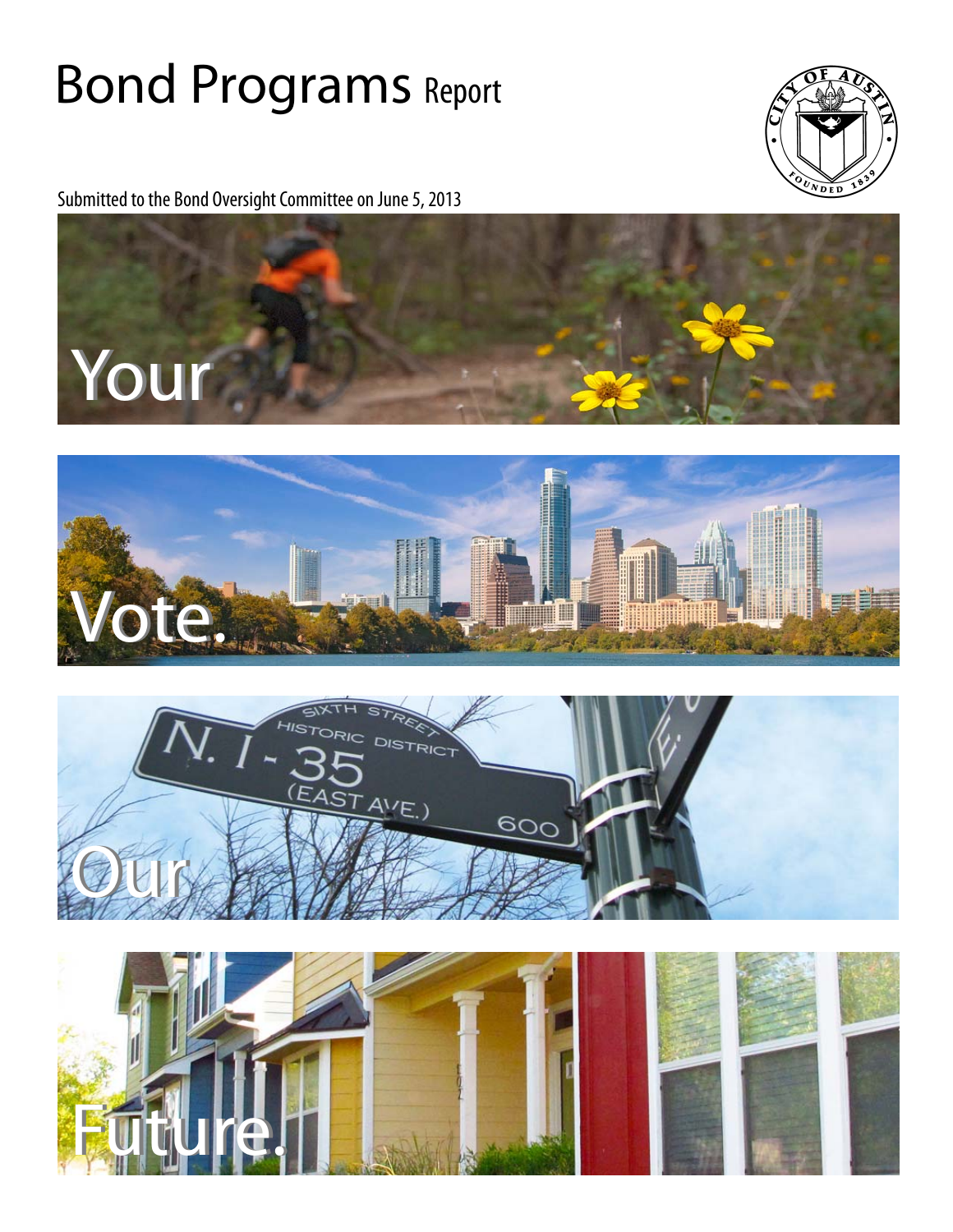# About

The Bond Programs Report provides the public with project updates and spending details on the City's voter-approved General Obligation (GO) bond programs. The report is produced by Capital Planning Office staff with assistance from the Budget Office as well as participating Capital Improvements Program departments. The report is presented to the Bond Oversight Committee at the committee's quarterly meeting and includes data through May 31, 2013.

The Bond Oversight Committee is a citizen committee composed of seven members who are appointed by City Council. The committee ensures efficiency, equity, timeliness and accountability in the implementation of the 2006, 2010 and 2012 bond programs. The committee is also responsible for reviewing the annual bond appropriation and sale schedule. For more information about the Bond Oversight Committee, visit www.austintexas.gov/ bondoversight.

# Inside

# Key Terms

**Allocated:** The amount of funds authorized by voters to be spent per proposition.

**Appropriated:** The authority to spend funds that have been set aside for a specific project or program. Total project funding may not be appropriated at all at once. City Council may approve multiple installments of funding throughout the project's phases.

**Available:** The amount of funds authorized by voters minus the amount encumbered and spent.

**Encumbered:** Commitments made to unperformed contracts for goods or services.

**Expenditure:** Funds that have been paid for goods or services.

**Fiscal Year (FY):** October 1—September 30; FY14 is Oct. 1, 2013 thru Sept 30, 2014.

**Obligated:** The sum of funds encumbered and spent.

**Spent:** Also referred to as expenditure.

**Substantial Completion:** A bond program is considered substantially complete when approximately 90% of voterauthorized funds have been spent or the point at which program intent has been sufficiently fulfilled.

# Questions?

For additional information, visit www.austintexas.gov/cip. Contact the Capital Planning Office at 512-974-3344. Inquiries may be emailed to capitalplanning@austintexas.gov.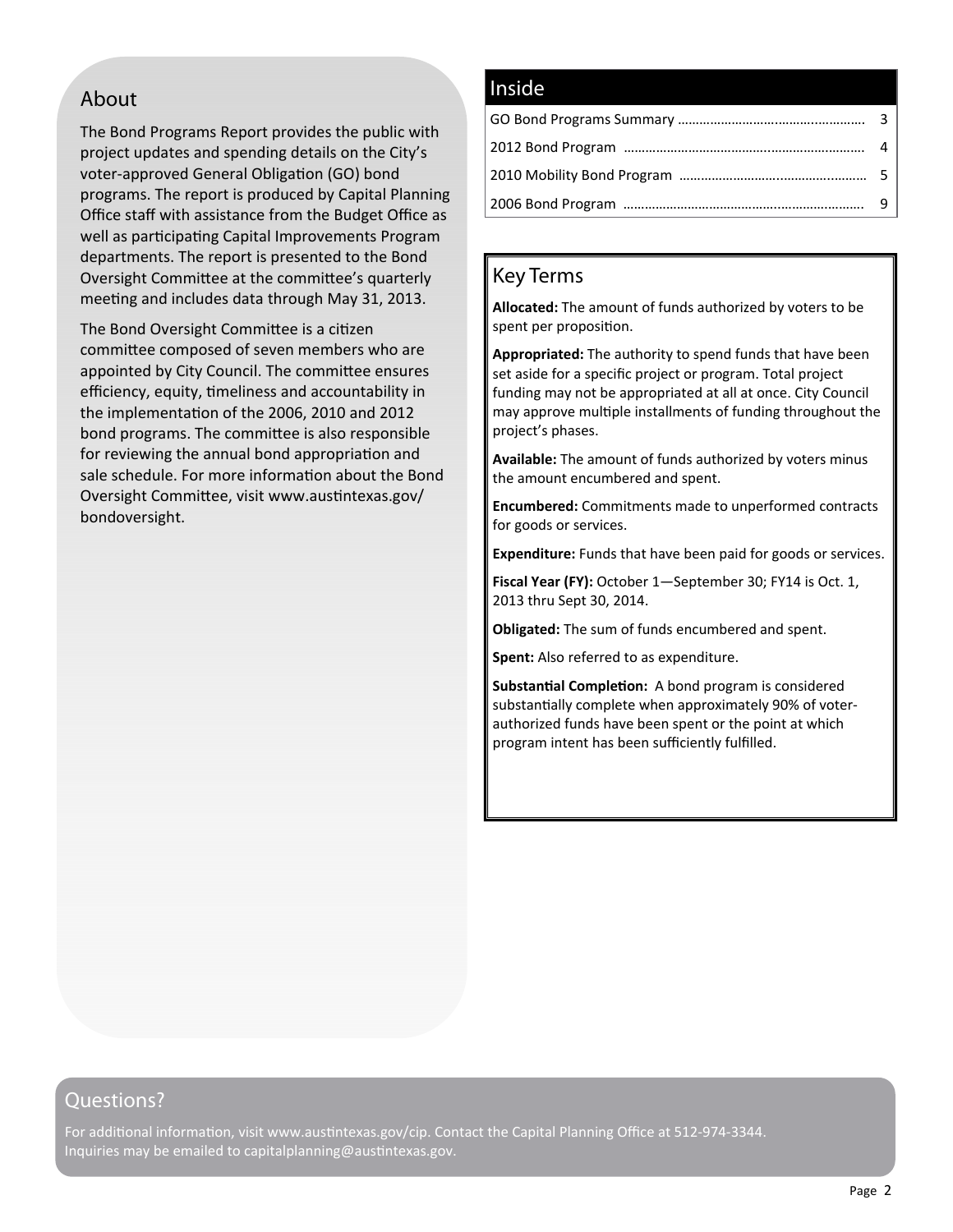# GO Bond Programs Summary Bond Programs Report

City of Austin March 30, 2013 – May 31, 2013

| <b>Bond Programs</b>       | <b>Allocated</b> | Obligated*    | % Obligated | <b>Spent</b>  | % Spent |
|----------------------------|------------------|---------------|-------------|---------------|---------|
| 2012 Bond Program          | \$306,648,000    | \$1,388,517   | 0.45%       | \$1,305,517   | 0.43%   |
| 2010 Mobility Bond Program | \$90,000,000     | \$77,404,600  | 86%         | \$39,472,638  | 44%     |
| 2006 Bond Program          | \$567,400,000    | \$435,640,232 | 77%         | \$397,501,983 | 70%     |
| <b>TOTAL</b>               | \$964,048,000    | \$514,433,349 | 50%         | \$438,280,138 | 45%     |

| 2012 Bond Program                                     | \$306,648,000 |
|-------------------------------------------------------|---------------|
| Prop 12: Transportation and Mobility                  | \$143,299,000 |
| Prop 13: Open Space and Watershed Protection          | \$30,000,000  |
| Prop 14: Parks and Recreation                         | \$77,680,000  |
| Prop 16: Public Safety                                | \$31,079,000  |
| Prop 17: Health and Human Services                    | \$11,148,000  |
| Prop 18: Library, Museum and Cultural Arts Facilities | \$13,442,000  |

| <b>2010 Mobility Bond Program</b>        | \$90,000,000 |
|------------------------------------------|--------------|
| <b>Mobility Priority Projects</b>        | \$44,245,000 |
| ADA Compliance Program                   | \$10,000,000 |
| General Pedestrian/Bike/Trails Program   | \$4,355,000  |
| Signals/Management/Improvements Program  | \$4,200,000  |
| Traffic Calming/Matching/Quiet Zones     | \$2,700,000  |
| <b>Travis County Partnership Program</b> | \$4,000,000  |
| <b>Corridor Preservation</b>             | \$1,000,000  |
| Roadway Reconstruction Program           | \$19,500,000 |

| 2006 Bond Program                         | \$567,400,000 |
|-------------------------------------------|---------------|
| Prop 1: Transportation                    | \$103,100,000 |
| Prop 2: Drainage and Open Space           | \$145,000,000 |
| Prop 3: Parks                             | \$84,700,000  |
| Prop 4: Community and Cultural Facilities | \$31,500,000  |
| Prop 5: Affordable Housing                | \$55,000,000  |
| Prop 6: New Central Library               | \$90,000,000  |
| Prop 7: Public Safety Facilities          | \$58,100,000  |

\*Obligated funds are the sum of funds encumbered and spent.

# Summary Highlights

- $\Rightarrow$  Austin voters have approved a total of \$874 million in General Obligation bonds since 2006.
- $\Rightarrow$  The City's goal is to substantially complete the 2006 and 2010 bond programs by the end of FY 16.
- $\Rightarrow$  The Capital Planning Office and stakeholder departments are currently working to establish implementation milestones for the 2012 Bond Program. The City's goal is to substantially complete the 2012 bond program by the end of FY 18.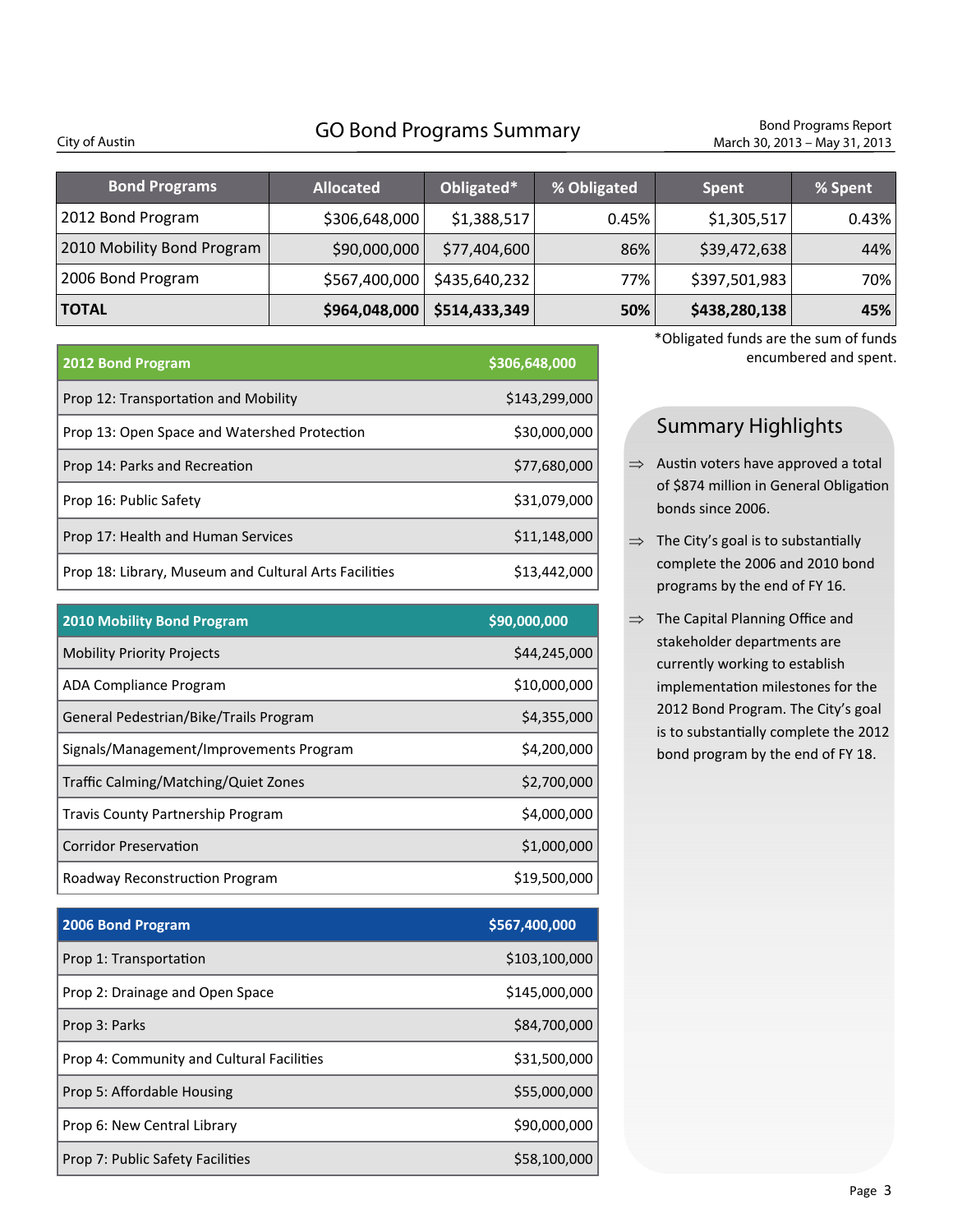

On Nov. 6, 2012, Austin voters approved \$306.6 million in bond propositions to fund capital improvements in the categories listed below.

# Budget Summary

|                                                                 | <b>Allocated</b> | Obligated*  | % Obligated | <b>Spent</b> | % Spent |
|-----------------------------------------------------------------|------------------|-------------|-------------|--------------|---------|
| Prop 12: Transportation and Mobility                            | \$143,299,000    | \$82,500    | 0.06%       |              |         |
| Prop 13: Open Space and Watershed Protection                    | \$30,000,000     | \$1,305,517 | 4.4%        | \$1,305,517  | 4.4%    |
| Prop 14: Parks and Recreation                                   | \$77,680,000     |             |             |              |         |
| Prop 16: Public Safety                                          | \$31,079,000     |             |             |              |         |
| Prop 17: Health and Human Services                              | \$11,148,000     |             |             |              |         |
| Prop 18: Library, Museum and<br><b>Cultural Arts Facilities</b> | \$13,442,000     |             |             |              |         |
| 2012 Bond Program                                               | \$306,648,000    | \$1,388,517 | 0.45%       | \$1,305,517  | 0.43%   |

\*Obligated funds are the sum of funds encumbered and spent.

# Program Highlights

- $\Rightarrow$  On May 9, 2013, City Council approved the appropriation of \$37.2 million to fund the first sequence of 2012 Bond projects. The chart to the right depicts the division of funds by proposition and project area.
- $\Rightarrow$  Also on May 9, City Council authorized staff to negotiate a contract with Jackson & Ryan Architects for architectural and engineering services for Betty Dunkerley Campus infrastructure improvements in the amount of \$222,000 (Prop 17).
- $\Rightarrow$  Also on May 9, City Council authorized staff to negotiate and execute an agreement with The Nature Conservancy for reimbursement of costs incurred in connection with the acquisition of real property in an amount not to exceed \$300,000 (Prop 13).

# May 9, 2013 Appropriation

| <b>Prop 12: Transportation and Mobility</b>           |                                                      |
|-------------------------------------------------------|------------------------------------------------------|
| \$6,300,000                                           | Bikeway projects and pedestrian-related improvements |
|                                                       | \$1,150,000 Street and bridge reconstruction         |
| \$200,000                                             | Neighborhood partnering program                      |
| \$1,760,000                                           | Arterial congestion and crash risk mitigation        |
|                                                       | \$1,725,000 Corridor mobility improvements           |
| Prop 13: Open Space and Watershed Protection          |                                                      |
|                                                       | \$15,000,000 Open space acquisition                  |
| <b>Prop 14: Parks and Recreation</b>                  |                                                      |
| \$1,000,000                                           | Cemetery renovations                                 |
| \$4,850,000                                           | Facility renovations and improvements                |
| \$500,000                                             | Park improvements                                    |
| <b>Prop 16: Public Safety</b>                         |                                                      |
| \$1,500,000                                           | Public safety facilities                             |
| <b>Prop 17: Health and Human Services</b>             |                                                      |
|                                                       | \$1,960,000 Facility improvements                    |
| Prop 18: Library, Museum and Cultural Arts Facilities |                                                      |
|                                                       | \$1,190,000 Facility improvements                    |
| \$100,000                                             | <b>Austin Film Studios</b>                           |
|                                                       |                                                      |

**Total: \$37,235,000**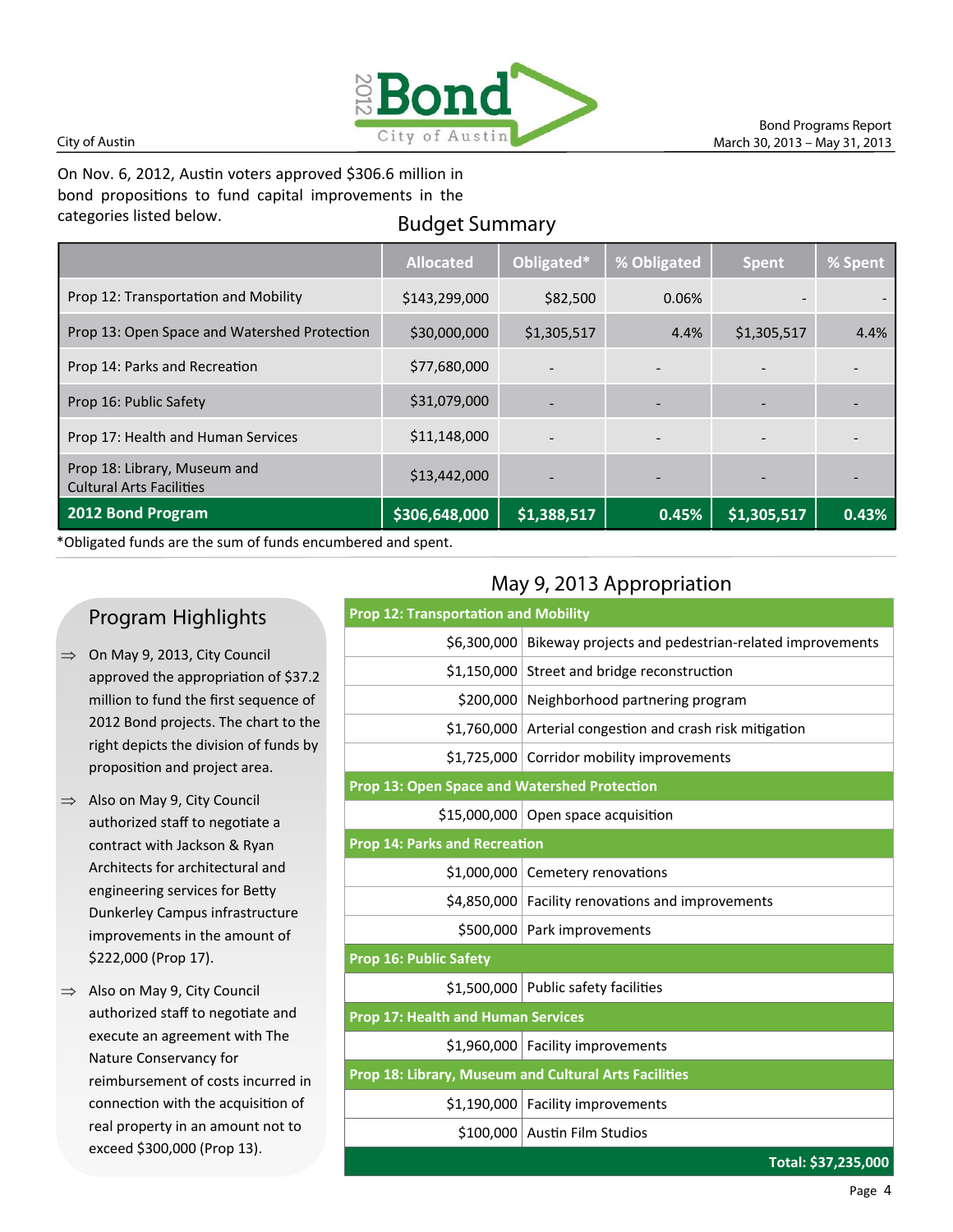

#### City of Austin

On Nov. 2, 2010, Austin voters approved \$90 million in bond propositions to fund capital improvements in the categories listed below.

# Budget Summary

|                                      | <b>Allocated</b> | Obligated*   | % Obligated | <b>Spent</b> | % Spent |
|--------------------------------------|------------------|--------------|-------------|--------------|---------|
| <b>Mobility Priority Projects</b>    | \$44,245,000     | \$34,467,809 | 78%         | \$14,207,776 | 32%     |
| <b>ADA Compliance Program</b>        | \$10,000,000     | \$9,846,403  | 98%         | \$5,909,559  | 59%     |
| General Ped/Bike/Trails Program      | \$4,355,000      | \$3,184,644  | 73%         | \$1,782,035  | 41%     |
| Signals/Mgmt/Improvements Program    | \$4,200,000      | \$3,895,830  | 93%         | \$2,542,269  | 61%     |
| Traffic Calming/Matching/Quiet Zones | \$2,700,000      | \$1,957,456  | 72%         | \$851,244    | 32%     |
| Travis County Partnership Program    | \$4,000,000      | \$4,000,000  | 100%        | \$3,000,000  | 75%     |
| Corridor Preservation**              | \$1,000,000      | \$143,848    | 14%         | \$113,689    | 11%     |
| Roadway Reconstruction Program       | \$19,500,000     | \$18,354,149 | 94%         | \$7,491,619  | 38%     |
| <b>2010 Mobility Bond Program</b>    | \$90,000,000     | \$77,404,601 | 86%         | \$39,472,638 | 44%     |

\*Obligated funds are the sum of funds encumbered and spent.

\*\* Interlocal Agreement with Travis County not yet executed. Once complete, Corridor Preservation will be fully obligated.

# Program Highlights

- $\implies$  During the past quarter, an additional 4%, or \$7,512,753, of bond program funds have been spent.
- $\Rightarrow$  So far this fiscal year, \$20,865,774 has been spent.
- $\Rightarrow$  \$39,472,638, or 44%, of the total program funding of \$90 million has been spent.



Bond Programs Report March 30, 2013 – May 31, 2013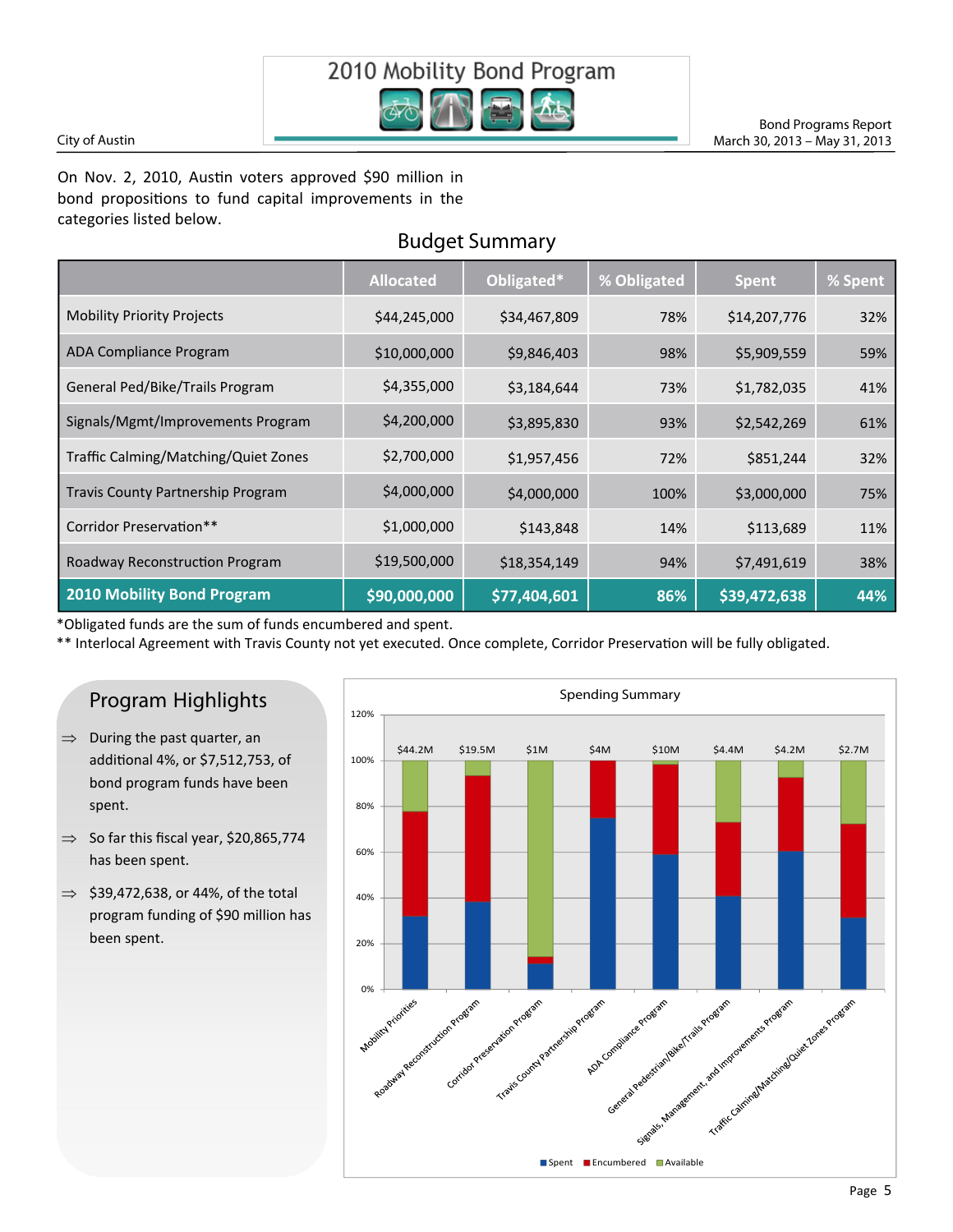City of Austin March 30, 2013 – May 31, 2013

# Mobility Priority Projects

#### **IH-35 Corridor Development Program**

#### **Status: Design**

The preliminary engineering phase is nearly complete. The City hosted four open houses in April and has used web‐based mechanisms to gather public input on the project, including an online public comment forum, Facebook, Twitter and a virtual open house, which has received 900‐plus unique viewers. The consultant is drafting the report and funding options, with the first draft due in June.

The total appropriation for the project is approximately \$2.35 million. The project will use \$1.15 million of 2010 Mobility Bond funds. Of the \$1.15 million appropriated, all has been obligated.

# **Manor Road between Airport Boulevard and East 51st Street**

#### **Status: Design**

The engineer is developing plans, bid manual and cost estimates for constructing sidewalks with trees and installing roundabouts on Manor Road.

The appropriation for the project from 2010 Mobility Bond funds is approximately \$725,000. Of that, \$149,700, or 21%, has been obligated.

#### **Sabine Street Promenade**

#### **Status: Preliminary**

2010 Mobility Bond funds, in conjunction with Texas Department of Transportation (TxDOT) grant funds, are for designing and constructing the first portion of the improvements recommended in the City Council‐adopted Waller Creek District Plan for the Sabine Street portion (Sabine Street Bicycle Pedestrian Promenade from Fourth to Seventh streets). City staff is working with the City's Contract Management Department and TxDOT to explore procurement methods for a consultant.

The total appropriation for the project is approximately \$4.5 million. The project will use \$1.7 million of 2010 Mobility Bond funds for Sabine Street and associated trail and stream bank improvements. Of that \$1.7 million, \$20,000, or 1%, has been obligated.

### **Shoal Creek Restoration—15th to 28th streets Status: Design**  General Pedestrian/Bike/Trails Program

The project will restore the stream and riparian area. It will also include park trail improvements that will accommodate a future urban trail. The City received design submittal at the end of April. The project's review team has provided comments to the consultants and submittals to the permitting office are expected at the beginning of June.

Bond Programs Report

The total appropriation for the project is approximately \$7.36 million. The project will use \$90,000 of 2010 Bond funds. Of that, \$80,000, or 89%, has been obligated. Other funds include \$178,000 from 2006 Bond funds.

#### **Violet Crown Trail**

#### **Status: Design**

Design scope has been adjusted for work on the southern piece (Dick Nichols Park to MoPac/William Cannon intersection) to commence due to the examination of alignment alternatives north of William Cannon Drive. Survey and geotechnical work is complete for this southern portion and design is underway. The consultant, Hill Country Conservancy and City are determining the northern alignment.

The total appropriation for the project is approximately \$410,000, which will take it through design. The project will use \$110,000 of 2010 Mobility Bond funds. Of the \$110,000, \$56,300, or 51%, has been obligated. The project will also receive 2012 Bond funds in the amount of \$2 million for construction.

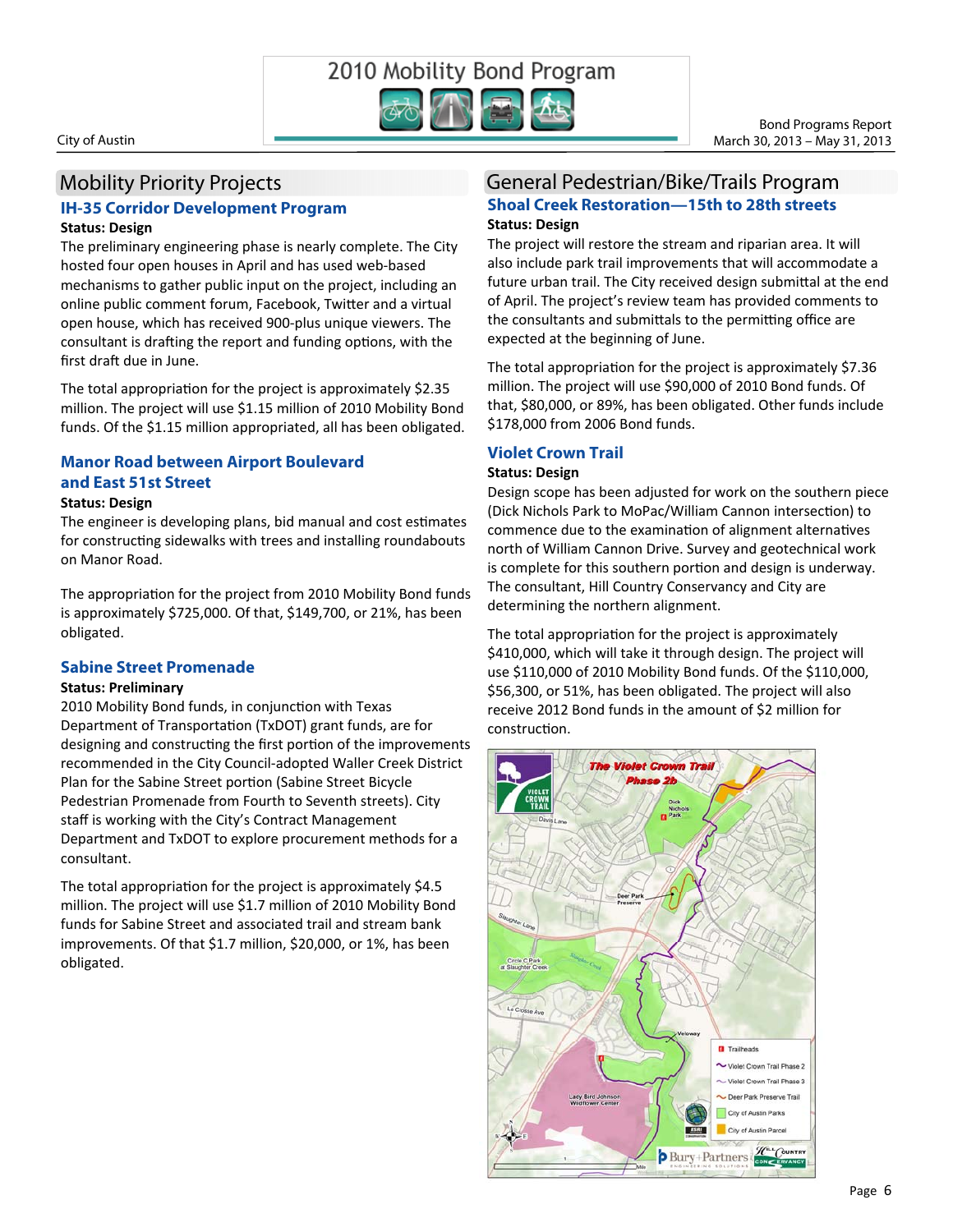

# Signals/Management/Improvements Program

#### **Traffic Cameras**

Approximately 10 traffic cameras were deployed to replace outdated cameras. The new cameras enable the City to share video with other transportation agencies and provide traveler information.

### **Pedestrian Hybrid Beacons**

Pedestrian Hybrid Beacons (PHBs) are pedestrian-activated signals that require motorists to stop so pedestrians can cross the roadway. Federal



Highway Administration research has shown nearly a 70% reduction in pedestrian crashes following the installation of a PHB. Recent installations include: North Lamar Boulevard at 31st Street and at Manchaca Road at Prather Lane.

### **Bus Rapid Transit (MetroRapid)**

The Austin **Transportation** Department continues to collaborate with and support Capital Metro to deliver a new high‐ capacity transit service, MetroRapid. Plans for MetroRapid include two bus rapid transit routes — one along



North Lamar/South Congress and one along Burnet/South Lamar. Route 1 is anticipated to begin operations in early 2014, and Route 2 is anticipated to begin operations in late 2014.

Bond funds are being used to upgrade the City's Advanced Transportation Management System (ATMS) to provide transit signal priority for the MetroRapid lines. Transit signal priority enables buses to "talk" to the traffic signals to extend green lights for a few seconds to allow the bus to make it through the light. City staff recently completed lab and field tests to verify feasibility of the transit signal priority system. System‐wide testing will begin in July 2013. Transit signal priority will be implemented at more than 130 signals.

### **Travel Time Data Integration**

Functionality is being added to the City's Advanced Transportation Management System (ATMS) to integrate travel time data from roadways throughout Austin. Travel times and travel-time reliability are key pieces of information that will help the City better manage traffic flow. Travel times will be used to alert staff to unusual travel conditions (e.g. incidents), post travel times on existing and future dynamic message signs as well as the City's web page, monitor roadway performance for planning purposes, and assess the need for retiming traffic signals. A pilot project is underway that measures travel times using Bluetooth sensors along South Lamar Boulevard from Barton Springs Road to Brodie Oaks Shopping Center. The technology is performing well and plans are under way to deploy sensors along other major arterials throughout Austin.

Bond Programs Report

# Roadway Reconstruction Program

#### **Fifth Street from IH-35 to Onion Street Status: ConstrucƟon**

The project is currently in Phase 1, which includes excavation and construction of curbs, sidewalks, retaining walls, driveways and the first lift of asphalt on Fifth Street from IH-35 to Waller Street. The work will take place behind barricades along the south side of Fifth Street, and east bound traffic will detour north to Sixth Street. This phase is scheduled to be complete in early summer.

The total appropriation for the project is approximately \$6.5 million. The project will use \$35,700 of 2010 Mobility Bond funds, all of which has been obligated.

# **Pedernales Street Reconstruction and Utility Adjustment**

#### **Status: ConstrucƟon**

The utility installation is complete north of Seventh Street. The contractor is 90% complete on the utility installation south of Seventh Street. Once the utility relocation is complete, the City's contractor will start on the street reconstruction.

The total appropriation for the project is approximately \$2.4 million. The project will use \$1.6 million of 2010 Mobility Bond funds. Of the \$1.6 million, 100% has been obligated.

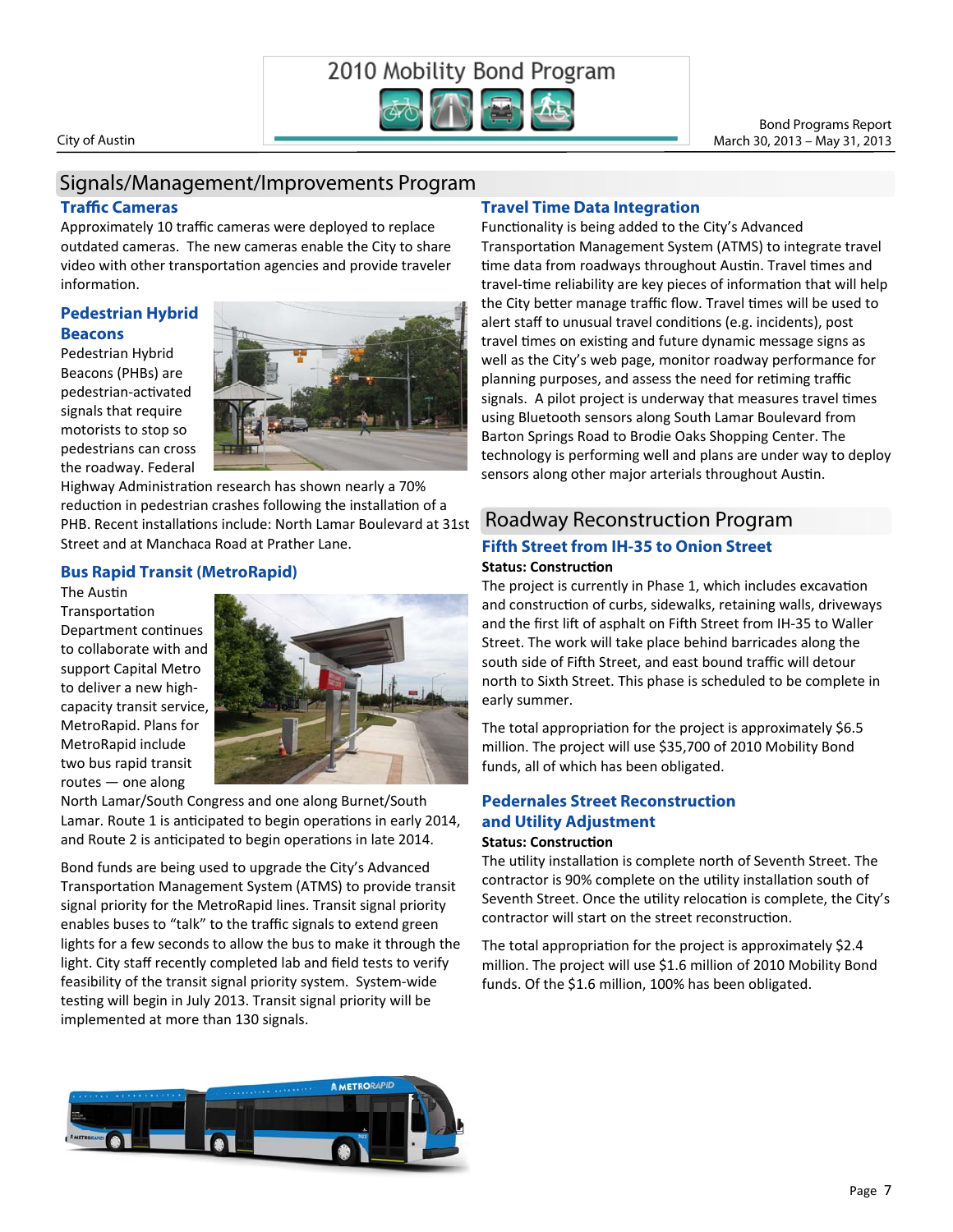

Bond Programs Report

# Traffic Calming/Neighborhood Matching/Quiet Zones

#### **Local Area Traffic Management**

**Status: ConstrucƟon**  Five of 14 projects in the 12A funding round requests are ready to be permitted. These sites are located along Wildridge, Broadmoor, Colonial Park, Middle Fiskville and Scenic Brook. The streets remaining in 12A funding



round are Sendero Hills Parkway, Rockwood Lane (two segments), Ashton Ridge, Suburban Drive, Lakewood Drive, Frontier Valley Drive, Viewpoint and Lemonwood Drive.

Two of the Neighborhood Traffic Calming projects are almost ready for construction. The Rosedale traffic calming site is permitted, and the notice to proceed has been prepared. The roundabout on Perry Lane is completing permitting and will be ready for construction in the very near future. In April, funding was identified for speeding mitigation on seven more streets: Quicksilver Boulevard, Topridge Drive, Tillery Street, Felix Avenue, Foster Lane, Battle Bend Boulevard and Wellington.

The total appropriation for the project is approximately \$3.03 million. The project will use \$1.6 million of 2010 Mobility Bond funds. Of that, \$1.4 million, or 88%, has been obligated.

#### **South Austin Quiet Zone Project Status: Executed**

All the Construction and Maintenance Agreements have been executed. Union Pacific Railroad (UPRR) is currently in the process of ordering equipment, which it expects will take approximately six to 10 months to deliver. UPRR creates and manages the construction schedules; therefore, the City will follow up with UPRR once the equipment is delivered to review the construction timeline.

The total appropriation for the project is approximately \$2.4 million. The project will use \$1.3 million of 2010 Mobility Bond funds. Of the total \$1.3 million, \$5,000 has been obligated.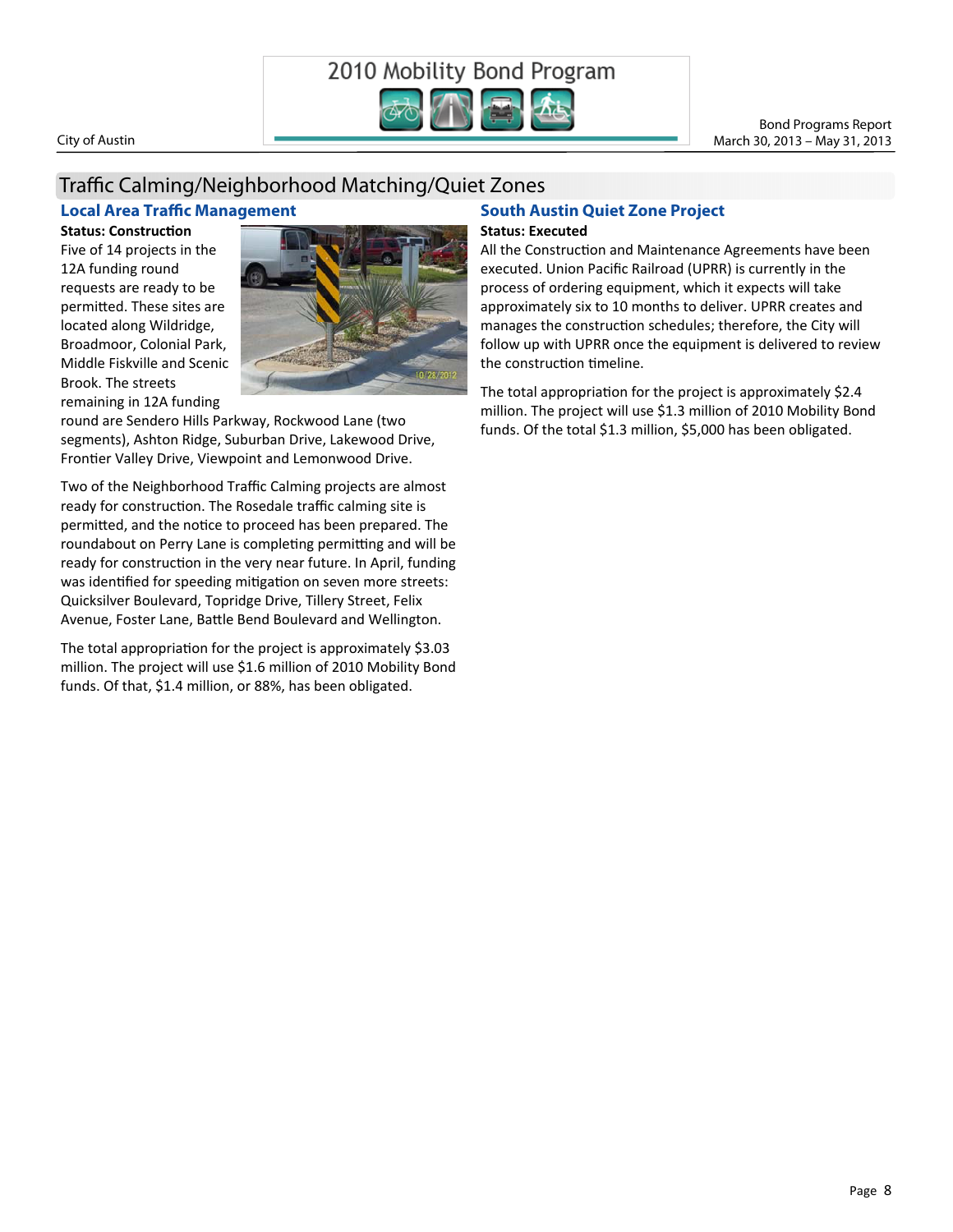

#### City of Austin

On Nov. 7, 2006, Austin voters approved \$567.4 million in bond propositions to fund capital improvements in the categories listed below.

# Budget Summary

|                                           | <b>Allocated</b> | Obligated*    | % Obligated | <b>Spent</b>  | $\frac{1}{20}$ Spent |
|-------------------------------------------|------------------|---------------|-------------|---------------|----------------------|
| Prop 1: Transportation                    | \$103,100,000    | \$102,134,342 | 99%         | \$89,485,672  | 87%                  |
| Prop 2: Drainage and Open Space           | \$145,000,000    | \$128,004,687 | 88%         | \$118,442,214 | 82%                  |
| Prop 3: Parks                             | \$84,700,000     | \$72,186,550  | 85%         | \$62,634,101  | 74%                  |
| Prop 4: Community and Cultural Facilities | \$31,500,000     | \$25,674,936  | 82%         | \$25,101,679  | 80%                  |
| Prop 5: Affordable Housing                | \$55,000,000     | \$52,969,918  | 96%         | \$50,415,030  | 92%                  |
| Prop 6: New Central Library               | \$90,000,000     | \$10,981,692  | 12%         | \$7,891,179   | 9%                   |
| Prop 7: Public Safety Facilities          | \$58,100,000     | \$43,688,107  | 75%         | \$43,532,109  | 75%                  |
| 2006 Bond Program                         | \$567,400,000    | \$435,640,232 | 77%         | \$397,501,983 | 70%                  |

\*Obligated funds are the sum of funds encumbered and spent.

# Program Highlights

- $\Rightarrow$  On May 30, 2013, the City broke ground on the New Central Library, marking a major milestone in the construction of a primarily bondfunded facility. For more on the New Central Library, see Page 12.
- $\Rightarrow$  Since April 1, the amount of 2006 Bond Program funds spent has increased 1%, or by \$6.17 million.
- $\Rightarrow$  Since the beginning of September, the amount of 2006 Bond Program funds obligated has grown by \$23.75 million, or by nearly 6%.

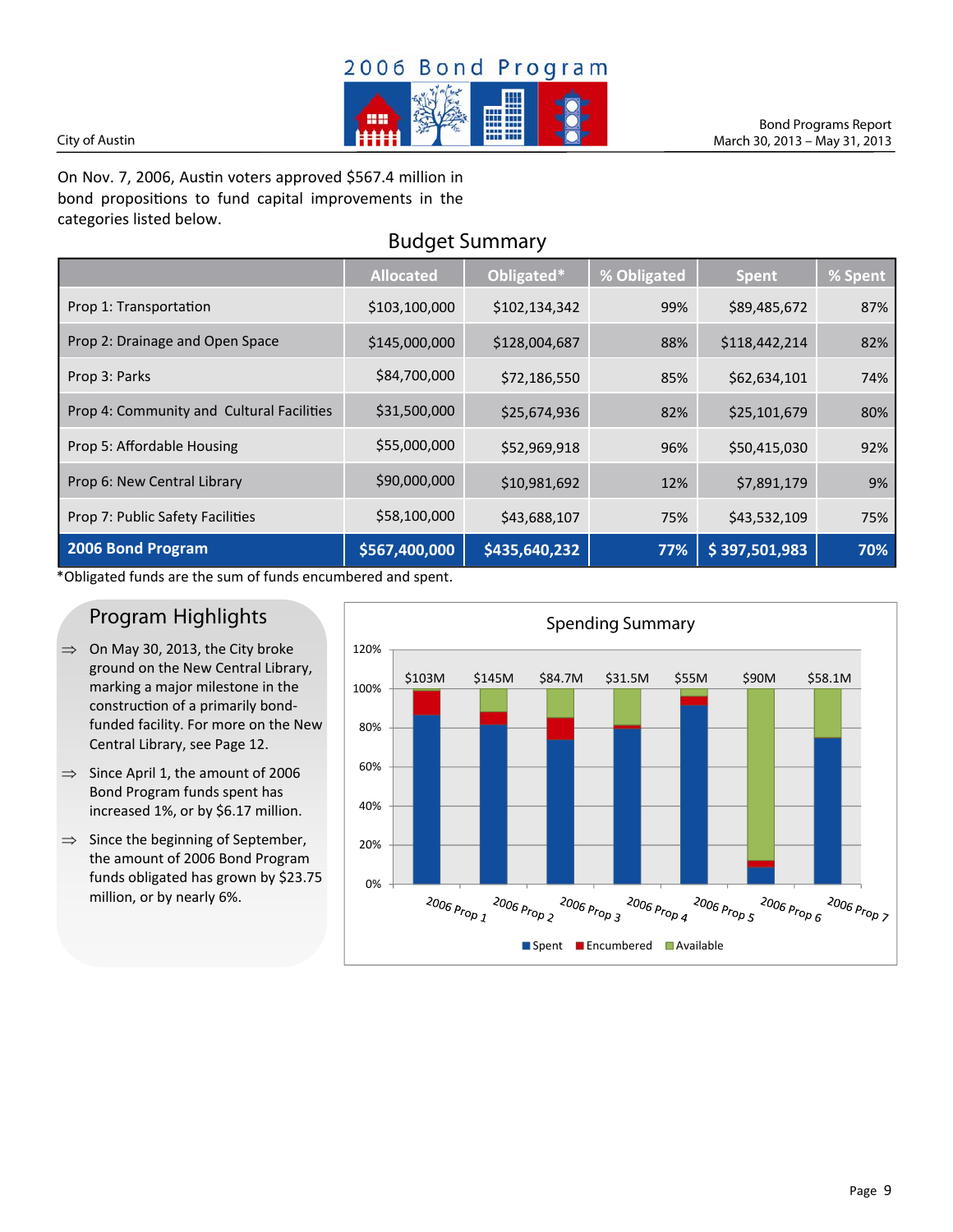

#### Prop 1: Transportation **Austin Bicycle Commuting Project Status: Bid**

In June, Staff anticipates asking City Council to approve a construction contract to build two shower facilities at City-owned work sites. The facilities will be located in Austin Water Utility's Waller Creek Center, 625 E. 10th St., and a free‐standing facility behind the Parks and Recreation Department headquarters at 200 S. Lamar Blvd. Locations were prioritized by user interest and building efficiency.



A rendering of the stand‐alone facility that will be at 200 S. Lamar Blvd.

The project aligns with goals of the Austin

Bicycle Master Plan and will aid the City in its efforts to reduce air pollution and traffic congestion by freeing up roadways and supporting the use of no-emissions travel.

The total appropriation for the project is nearly \$933,000. The City received a federal grant of \$371,740, and construction is expected to cost \$566,500.The project will use \$215,000 of 2006 Bond funds.

#### **Street Reconstruction: Group 30 Status: Construction**

The street reconstruction project on East Oltorf Street from Congress Avenue to the southbound IH‐35 access road consisted of full‐depth street reconstruction, utility adjustments, a new 12-foot water line, and sidewalk repair and installation to ADA standards. The project is expected to be complete in early June 2013. The total amount appropriated to the project is \$5.06 million. The project used \$3.5 million in 2006 Bonds funds.



# Prop 2: Drainage and Open Space

# **Williamson Creek – Blarwood Storm Drain Improvements**

#### **Status: ConstrucƟon**

The project was implemented to mitigate flooding that is occurring in developed areas due to undersized storm drain systems, and to protect drivers and residents. The storm drain infrastructure of the project is mostly complete. The contractor is working on water line improvements that were added to the project.

The estimated project budget is \$8.32 million, and of that about \$7.24 million is being supplied by the 2006 Bond Program.



# **Boggy Creek Greenbelt – Reach B8 Stream Restoration**

#### **Status: ConstrucƟon**

This project includes 3,000 feet of stream stabilization, construction of two green storm water infrastructure treatment swales and the removal of exposed, abandoned wastewater lines from the creek bottom. The project boundaries begin at Rosewood Avenue in Rosewood Park and end near Webberville Road at the Conley-Guerrero Senior Activity Center. Substantial completion is expected in November 2013.

The estimated project budget is \$6.07 million, but the project is anticipated to be about \$1.42 million below budget. The project is using \$2.95 million in 2006 Bond funds.

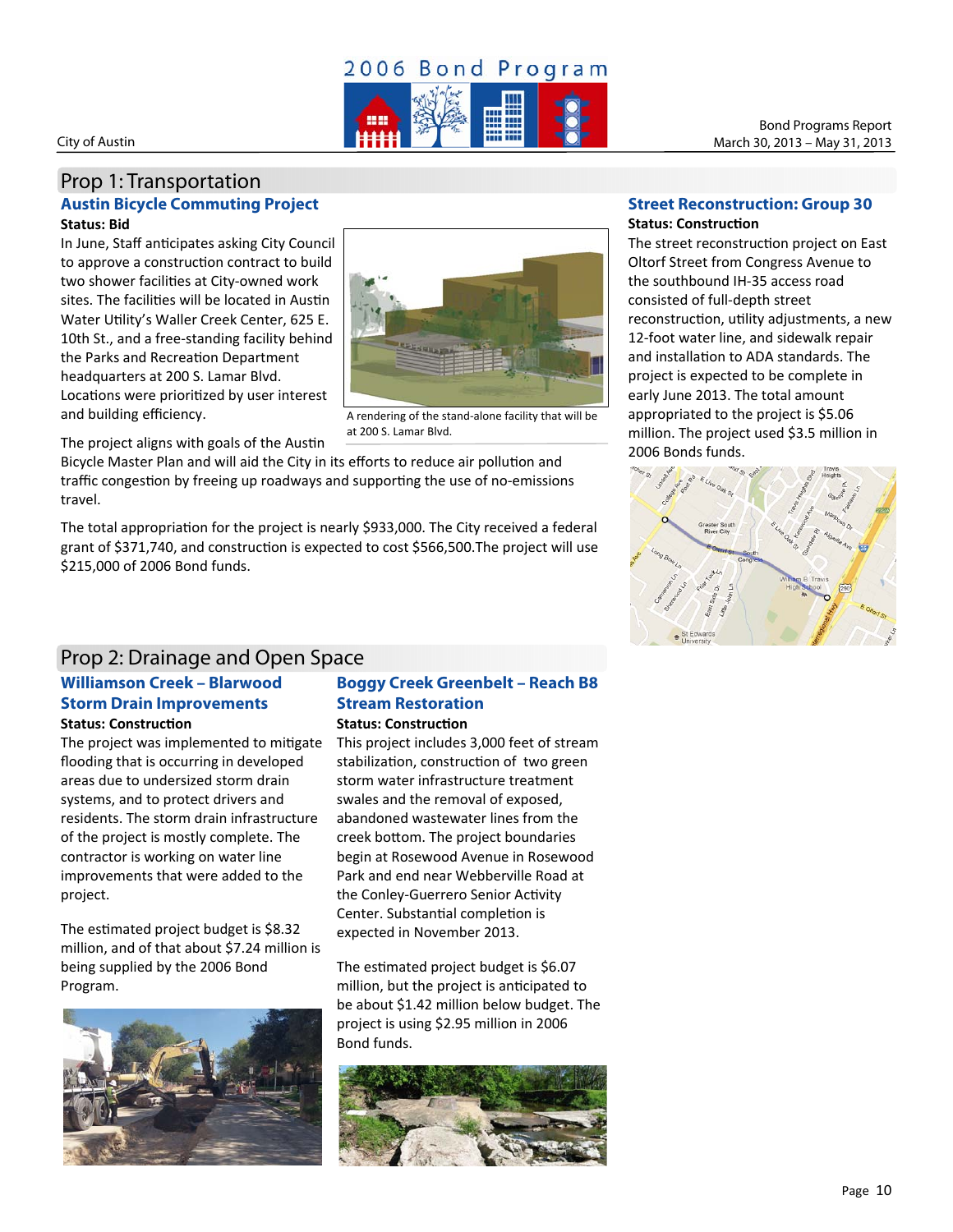

# Prop 3: Parks

#### **Conley-Guerrero Senior Activity Center Status: Construction**

Renovations currently nearing completion at this popular senior facility include roof replacement as well as interior and exterior improvements for enhanced accessibility and programming. Work was conducted in tightly coordinated phases to minimize impact to ongoing facility operation. Significant improvements have been made to restroom facilities, reception areas, and interior and exterior program spaces.



The Conley-Guerrero Senior Activity Center.

The project will be completed under the original project budget and has proceeded smoothly and on schedule for completion by August 2013. The total project budget is \$1.65 million, and was funded in full by the 2006 Bond Program.

# **Auditorium Shores Trailhead**

#### **Status: Design**

Site improvements to the main trailhead at Auditorium Shores will include new parking, restrooms, water quality, landscape and trailhead improvements at this popular point of access to the Ann and Roy Butler Hike and Bike Trail. Construction documents are complete and currently being reviewed for permitting. The project will be issued for bidding shortly with construction scheduled to begin in November 2013. Trail detours will be provided to minimize disruption to daily park users with construction scheduled to be complete by mid‐summer 2014.

The estimated project budget is \$2 million, and of that \$1 million is being supplied by the 2006 Bond Program while another \$1 million is a Texas Parks and Wildlife Urban Outdoor grant.



A rendering of the trailhead improvements.

### Prop 4: Community and Cultural Facilities **Asian American Resource Center Status: ConstrucƟon**

Construction is 99% complete and the City has a Temporary Certificate of Occupancy for stocking. Security, fire and audio/visual systems are complete. In the May/June timeframe, the telecommunication systems will be functional, the main furniture deliveries will be complete and staff will be moved in. The facility is funded by federal grants and \$5 million in 2006 Bond funds.



The entrance to the Asian American Resource Center.

#### **Mexic-Arte Museum Status: Preliminary**

Negotiations with a firm for project management services have begun. Negotiations are currently ongoing to hire a museum programmer to determine the current and future program needs. No schedule has been developed yet as the Project Manager has not been hired. The funding available for the museum is \$5 million. In 2010, the City entered into an agreement with the Museum to have all improvements begin by June 2012 and be substantially completed by Dec. 31, 2013. In August 2012, City Council passed a resolution extending the deadlines by five years, at which time the agreement will expire.